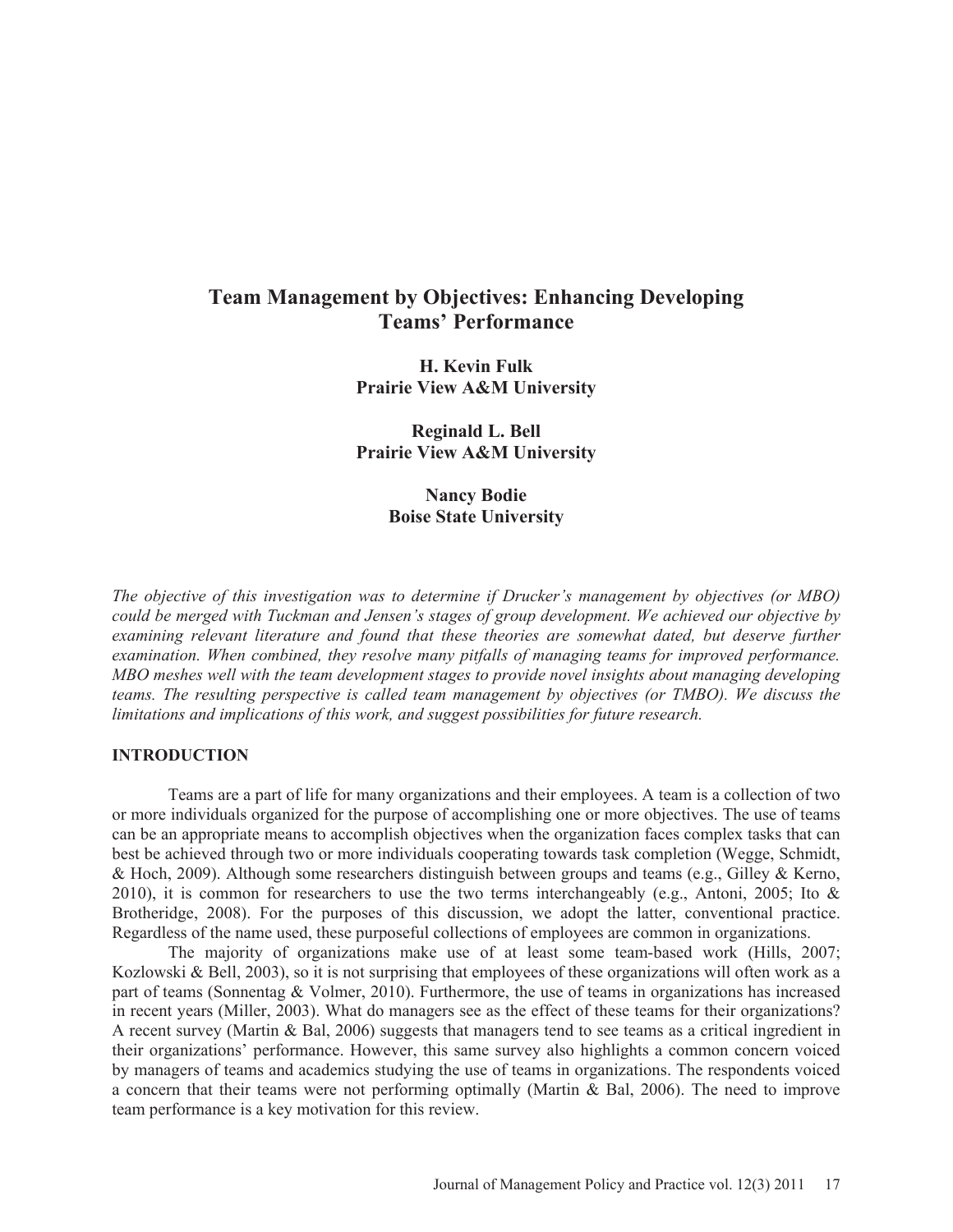In this review, we present an approach capable of enhancing the performance of these teams that organizations so frequently employ. To inform our model, we draw upon concepts from the fields of management and human resource development that have withstood intellectual scrutiny over time.

A deeper understanding of management issues can be obtained by reconsidering and applying current concepts in a new and creative way. Furthermore, complementary theories can be linked to further enhance their value for both academics and managers. In this review, we merge two established perspectives, management by objectives (Drucker, 1954) and Tuckman's model of small group development (Tuckman, 1965; Tuckman & Jensen, 1977). The marriage of concepts that we present here is one of partners that complement one another. This union of concepts can provide insights to both academics and practitioners about enhancing team performance.

The remainder of this review is structured as follows. Initially we explore the concepts that comprise management by objectives. We continue by considering the view of how small groups develop, first proposed by Tuckman (1965) and augmented by Tuckman and Jensen (1977). We then conceptually unite these two complementary perspectives. Afterwards, we consider the limitations of our work and future empirical directions that can be taken based upon this work. We conclude by discussing the implications of our model for research on teams, as well as the practical implications for leaders and members of teams. With this structure laid out, we turn now to management by objectives.

#### **MANAGEMENT BY OBJECTIVES**

Management by objectives (or MBO) stands as an example of a controversial management concept that, nevertheless, continues to accumulate evidence of its value for organizational performance. It has been criticized for its negative effects (e.g., for impinging on employees' creativity (Roth, 2009)). It has also been branded as part of a string of fads calling for caution by managers (Gibson & Tesone, 2001), which have been followed by newer concepts such as quality work life (e.g., Connell & Hannif, 2009; Lau & May, 1998). However, previous research suggests that MBO can improve performance for organizations adopting the principles making it up (e.g., Kluger & DeNisi, 1996). Until recently, there has been a lack of research examining MBO as it applies to teamwork (Wegge, 2000). However, this has begun to change, with research suggesting that MBO's application to self-managed teams can have beneficial results (Antoni, 2005).

To understand MBO, it is best to consider its principles. When examining those principles, it is important to consider the origin of management by objectives. Peter F. Drucker is often considered to be the originator of management by objectives (as set forth in his seminal 1954 book, *The Practice of Management*). The concept continued to take hold in the management vocabulary in the 1960's and 1970's (Quinn, Faerman, Thompson, & McGrath, 2003). Management by objectives can be applied both by higher-level managers to managers beneath them and by these lower-level managers to the employees that they manage (Drucker, 1954). Management by objectives is based upon communication taking place between manager and employee (Drucker, 1954). The manager and employee engage in a process of jointly crafting the goals that will direct the employee's efforts and serve as the basis for evaluation (e.g., Drucker, 1954; Gibson & Tesone, 2001; Hertel, Geister, & Konradt, 2005).

A key element of this goal setting is the participation of the employee in the process, as it is argued to help foster the employee's commitment to the goals (Drucker, 1954). The end result of this goal setting process should be specific in nature, so as to direct the efforts of the employee in ways that further the accomplishment of the high-level goals of the organization (Drucker, 1954).

The manager's involvement in the process does not end with participating in goal setting with those whom he or she manages. The manager must also enhance the ability of his or her employees to work to accomplish the jointly-set goals. This is accomplished through both motivating and developing the employees (Drucker, 1954). In addition, the manager measures the performance of those he or she supervises and provides them with feedback regarding their work to accomplish their assigned tasks (Drucker, 1954; Hertel, et al., 2005). By acting upon the feedback provided by their supervisor, the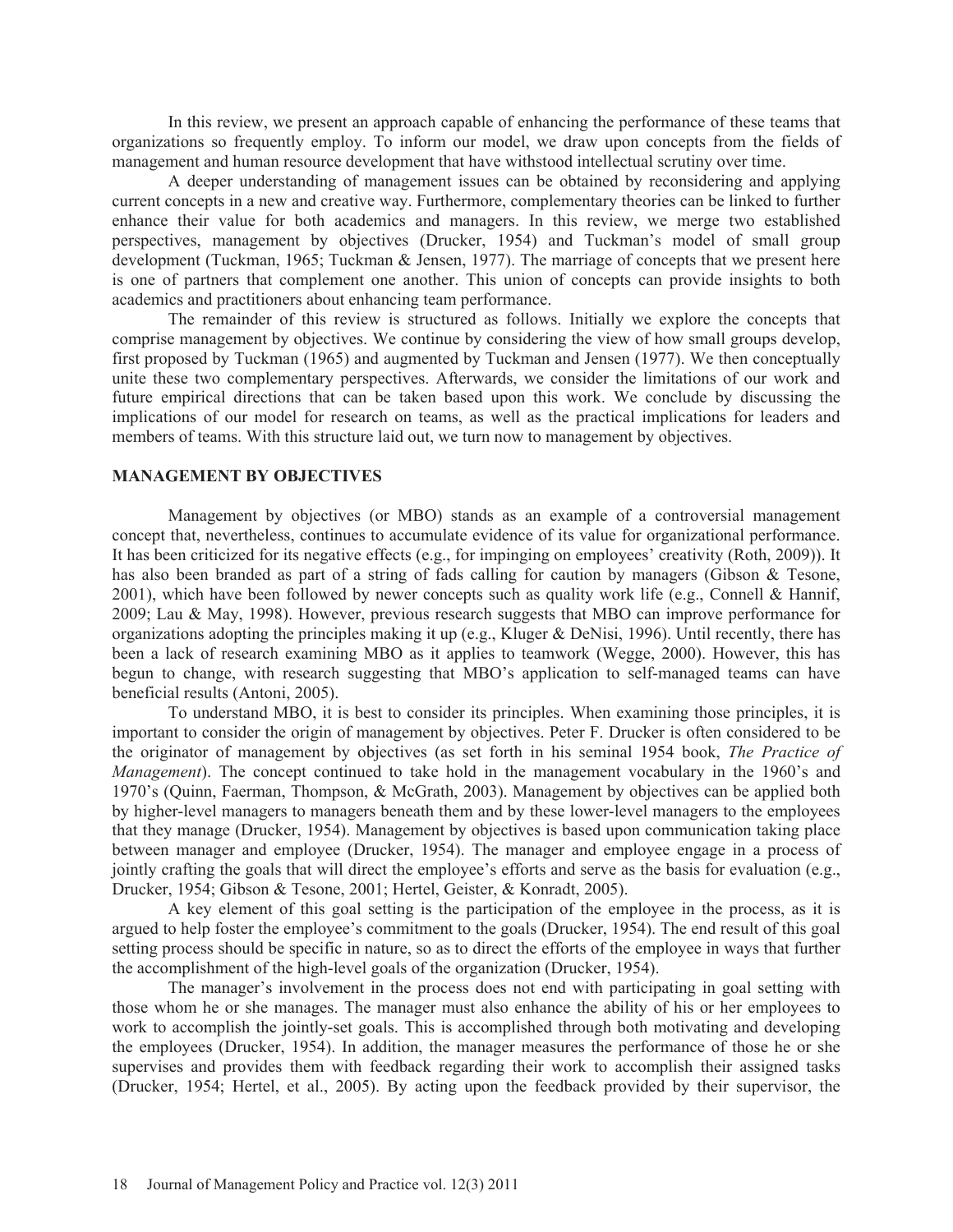employees alter their subsequent actions to help ensure that their actions become better-aligned with the high-level goals of the organization (Drucker, 1954).

The guidance that Drucker provides for directing the work of one manager or one employee can also logically be extended to instances in which the work of more than one employee needs to be directed towards task accomplishment (i.e., when directing the work of a team). A number of empirical studies and theoretical papers suggest that these teams develop in a sequential fashion over their lifetimes (e.g., Chang, Bordia, & Duck, 2003; Chang, Duck, & Bordia, 2006; Hingst & Lowe, 2008; Largent & Lüer, 2010). Thus, it makes sense to consider how this sequential team development can occur, in order to better understand how management by objectives can be applied to a developing team. Bruce Tuckman and Mary Jensen's research (1977), which follows, provides a lens on understanding how groups or teams develop over time.

### **TUCKMAN AND JENSEN'S MODEL OF SMALL GROUP DEVELOPMENT**

This simple but powerful model is one of a number of so-called stage models of group development (e.g., Ito & Brotheridge, 2008). It is important to consider the reasons for our choosing Tuckman and Jensen's view of how teams develop. It is not without its critics, as a number of researchers have challenged its view of group development or proposed complex developments of the original models (e.g., Gersick, 1988; Ito & Brotheridge, 2008; Kuipers & Stoker, 2009; Rickards & Moger, 2000). For example, researchers suggest that teams may revisit earlier stages (e.g., Ito & Brotheridge, 2008). Indeed, even its creators acknowledge a number of limitations (e.g., that it was based upon studying a limited set of types of groups) and note that its view of group development may not be applicable to all teams (e.g., Tuckman, 1965).

Though acknowledging such shortcomings, we argue that Tuckman and Jensen's work has applicability in mixing MBO with small-group development for two reasons. First, a number of studies and reviews have provided evidence of the usefulness of this model or components of it for understanding how teams develop (e.g., team development following a linear progression) (e.g., Chang, et al., 2003; Chang, et al., 2006; Hingst & Lowe, 2008; Largent & Lüer, 2010) in diverse settings (e.g., call centers and student programming teams). A second, and more important, reason for adopting Tuckman and Jensen's model is its simplicity (Bonebright, 2010), in contrast to the complexity of models that have followed it (Worchel, 1994). This principle that Tuckman and Jensen's model follows is known as the rule of simplicity or economy (Quigley, 1979).

Parsimony, or the rule of simplicity, calls for statements comprising scientific theories to be capable of adequately explaining existing observations, while inferring the most simple of relationships and making the smallest number of assumptions (Quigley, 1979). Following the rule of simplicity helps to ensure that statements proposed in theories can be subjected to attempts to falsify them (Quigley, 1979). Modern science has found it easier to assume things are the same rather than assuming they are different, given the impossible task of proving a general negative proposition. A complex theory is less able to be subjected to empirical testing. In sum, these reasons argue for applying Tuckman and Jensen's work to improve our understanding of how teams' performance can be improved as they develop.

In Tuckman and Jensen's model, groups or teams are seen as passing sequentially through five developmental stages. Initially, Tuckman proposed that this process consisted of four stages: forming, storming, norming and performing (Bonebright, 2010; Tuckman, 1965). Acknowledging the importance of the end of the team's "life," Tuckman and Jensen added a fifth stage known as adjourning to create an expanded model of group development (Bonebright, 2010; Tuckman & Jensen, 1977).

#### **Forming**

In the first stage, forming, the team comes together and begins to prepare for its future work. The team members are first introduced to their purpose and the goals they are to accomplish (Whichard & Kees, 2006). Team members are motivated and enthusiastic about working to achieve the desired results (Tuckman & Jensen, 1977; Weaver & Farrell, 1997; Whichard & Kees, 2006). However, during this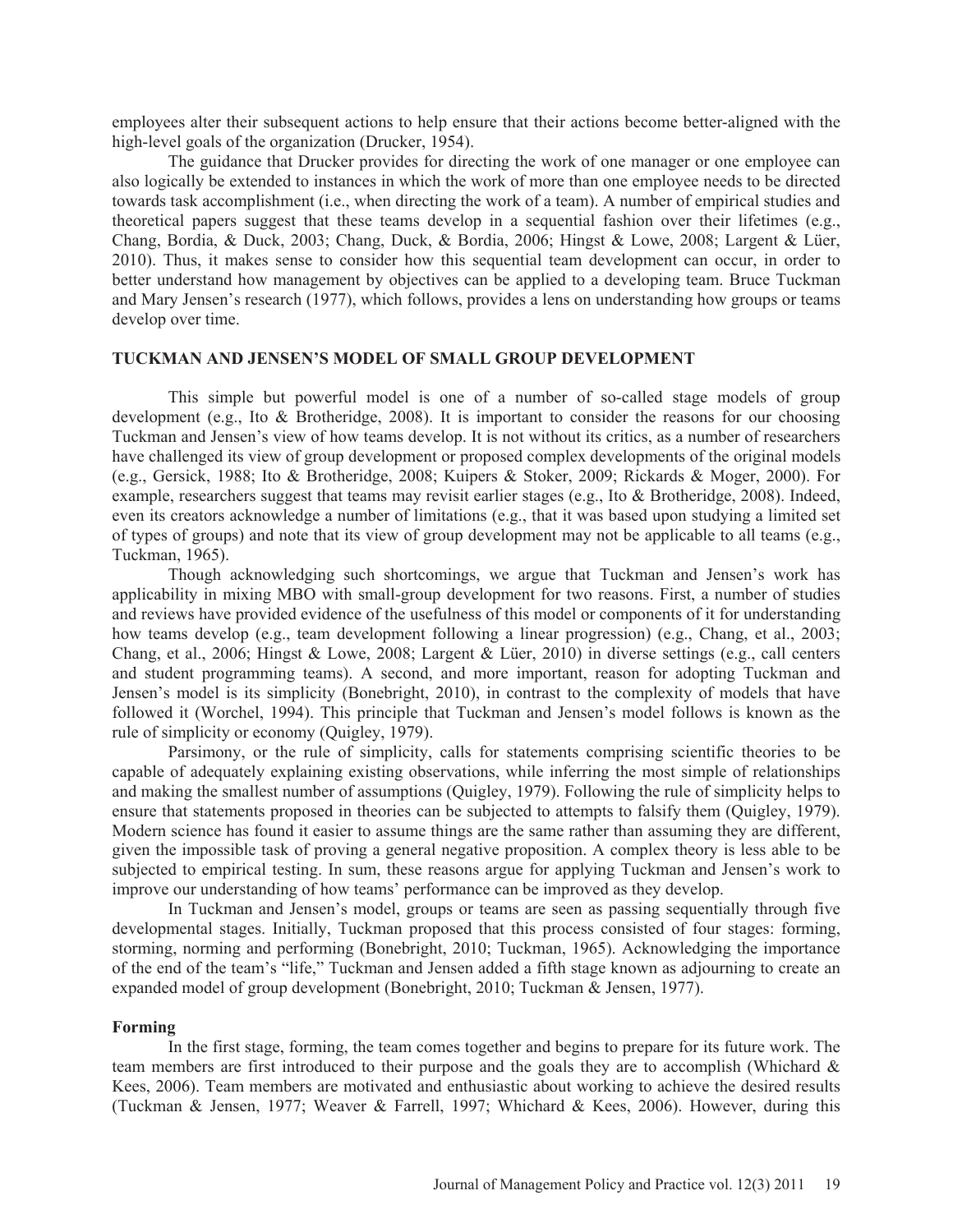stage, there are also a number of barriers to effective team member interactions, in the form of team members experiencing uncertainty about their purposes, feelings of anxiety, low trust of one another, and reluctance to share ideas and opinions (Tuckman & Jenson, 1977; Weaver & Farrell, 1997; Whichard & Kees, 2006). Despite this uncertainty, conflict is typically avoided by team members in this stage (Tuckman, 1965; Tuckman & Jensen, 1977).

If the team successfully completes the forming stage, it establishes some of the foundations on which later work will be produced. Foundations that are established include identification of resources for performing the tasks; understandings of and relationships with the team leader and other team members; initial rules for interactions; an initial understanding of the team's duty; and results from testing interpersonal and task-related behaviors (Bonebright, 2010; Tuckman & Jensen, 1977; Weaver & Farrell, 1997; Whichard & Kees, 2006). After this accomplishment, Tuckman and Jensen note that teams described by their model move onto the next stage (Tuckman, 1965; Tuckman & Jensen, 1977).

#### **Storming**

The second stage, storming, is a time of conflict and disagreement for the team members (Tuckman, 1965). At this point the differences among team members in terms of ideas, priorities, and ways of working become apparent (Tuckman & Jensen, 1977). During this stage, there is conflict inside and outside of the team (Whichard  $& Kees, 2006$ ). Rather than being united, team members become polarized around the aforementioned kinds of issues, competing to exercise influence over the direction of the team (Bonebright, 2010; Whichard & Kees, 2006). Team members are resistant to developing interpersonally (Bonebright, 2010; Whichard & Kees, 2006). Though painful for some team members, this conflict is necessary for the team members to develop their understanding of their roles and for the team to acquire the rules that will guide interactions and task-related work (Weaver & Farrell, 1997). Afterwards, teams that develop as posited by Tuckman and Jensen move onto the third stage.

### **Norming**

During the third stage, known as norming, the team attains cohesion (Bonebright, 2010). In the norming stage, a shift takes place. The team moves from relating to another towards making decisions about the team's goals, how to accomplish the team's goals, attempting to resolve differences, negotiating with one another, avoiding conflicts over tasks, and refocusing on the team members' common goals (Bonebright, 2010; Weaver & Farrell, 1997). In addition, role ambiguity experienced by members earlier is replaced by work to clarify roles and responsibilities of team members (Bonebright, 2010). Feeling committed to the team, the team members seek to maintain it (Tuckman, 1965). These changes clear the way for the team to move to the next stage in its development.

#### **Performing**

Comprised of interdependent members, the team is committed to and becomes effective at problem solving during the performing stage (Tuckman  $&$  Jensen 1977; Whichard  $&$  Kees, 2006). At this stage, the team members have reached a consensus about how they should work together and begin to channel their energies towards achieving their goals with an intensive focus (Bonebright, 2010; Tuckman & Jensen, 1977). In addition, though conflicts experienced in earlier stages may still occur, they are addressed in a productive manner (Whichard & Kees, 2006). Lastly, the team performs in a consistent fashion and its members tend to be highly satisfied (Tuckman & Jensen, 1977; Whichard & Kees, 2006). At this point, what lies ahead for the team is the team's end.

### **Adjourning**

The final stage, adjourning, emphasizes the end of the team. The team shifts its emphasis away from performance and focuses on finishing its tasks (Tuckman & Jensen, 1977). Team members may experience both joy stemming from their accomplishments and sadness about the end and separation from one another (Daft & Marcic, 2009). With an understanding of these five stages of team development, we turn next to uniting this view with Drucker's management by objectives.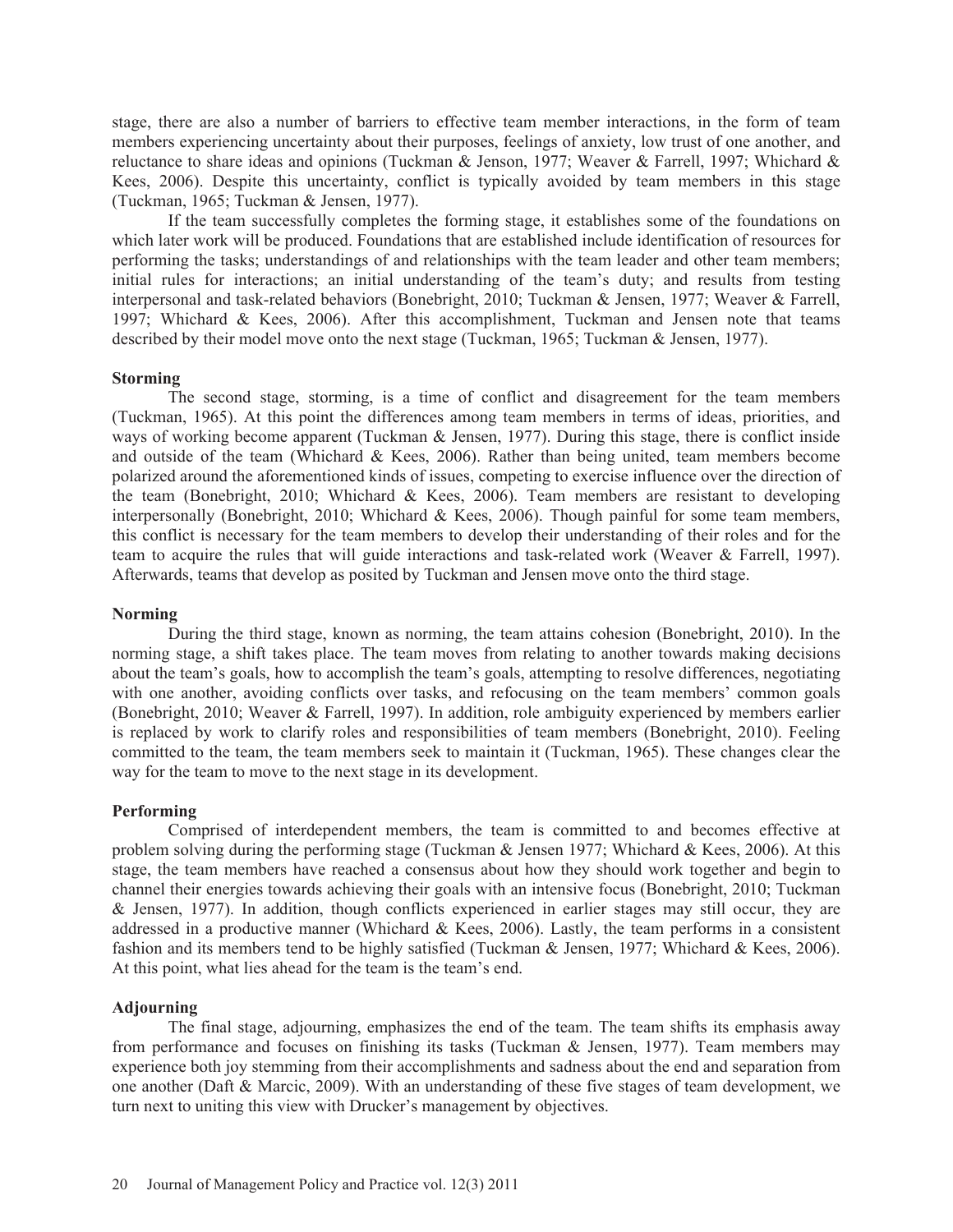#### **TEAM MANAGEMENT BY OBJECTIVES FOR TEAM DEVELOPMENT**

As suggested earlier, there is a complementarity between the concepts of management by objectives and the view of team or group development proposed by Tuckman and Jensen. This complementarity can be seen when Drucker (1954) asked the question: "What should the objectives of a manager be?" He argued from the "big boss" down that objectives need to be clearly spelled out:

These objectives should lay out what performance the man's own managerial unit is supposed to produce. They should lay out what contribution he and his unit are expected to make to help other units obtain their objectives. Finally, they should spell out what contribution the manager can expect from other units toward the attainment of his own objectives. Right from the start, in other words, emphasis should be on teamwork and team results. (p. 126)

Drawing upon this emphasis on fostering improved performance through teamwork, we argue that management by objectives can be usefully linked to the stages of team development proffered by Tuckman and Jensen. More specifically, team performance can be improved through the manager's selective involvement in the development of the team at each of its stages, guided by the principles comprising management by objectives. Given its focus on team management, we call this concept team management by objectives (or TMBO) and illustrate its application to team development with the model shown in Figure 1. The colors used in Figure 1, and described below, are meaningful. The changing colors are symbolic (like traffic signals) of a team's movement forward as it develops sequentially.

### **Forming Stage: Assign the Right People to the Right Team**

As shown in the TMBO model in Figure 1, a key responsibility of the manager in the forming stage is to ensure that the right people are assigned to the team. Who are the right people? A recent literature review on virtual teams (Hertel, et al., 2005) suggests that teams (both conventional and virtual) should be comprised of members with expertise (e.g., skills in sales) particular to the work of the team. Of course, a particular advantage of virtual teams is that they enable people with appropriate skills in widely different locations to be brought together (Hertel, et al., 2005), but the virtual nature of these teams does not appear to diminish the importance of specific skills for conventional teams as well.

In addition, team members should also possess more general skills. Examples of these skills include resolving conflicts, solving problems, communicating, making decisions, setting goals, planning, and coordinating tasks (e.g., Gilley & Gilley, 2007;Spiegel & Torres, 1994; Stevens & Campion, 1999; Sundstrom, De Meuse, & Futrell, 1990). Additionally, diversity (e.g., in terms of team members' approaches to the work of the team) can be beneficial for team performance (Bolton & Bolton, 2009; Bowers, Pharmer, & Salas, 2000; Gilley & Gilley, 2007), particularly for tasks with certain characteristics (e.g., tasks that are poorly-defined).

In business, people still use the cliché "time is money." What they mean by this is that all resources (material, financial, human, and information) must be used efficiently (i.e., a dollar in expenses should generate more than a dollar in revenues). Given guidance such as that provided by the researchers above (e.g., Gilley & Gilley, 2007), it is critical for the manager to ensure that the people with the mix of specific and general skills are assigned to the team that can benefit from their assignment. Thus, it is important for the manager to examine job descriptions and solicit the opinions of local experts in the required areas that the manager believes will be required of the work. In addition, it is important for the manager to encourage team members to respect each other's credentials. Thus, by ensuring that appropriate people are made a part of the team, the manager can help the team navigate the forming stage successfully and move onto the next stage. For the team members, this means taking no immediate action, since they are getting to know each other and sorting things out in this early stage. This transition from forming to the next stage, storming, is represented by the red arrow in Figure 1.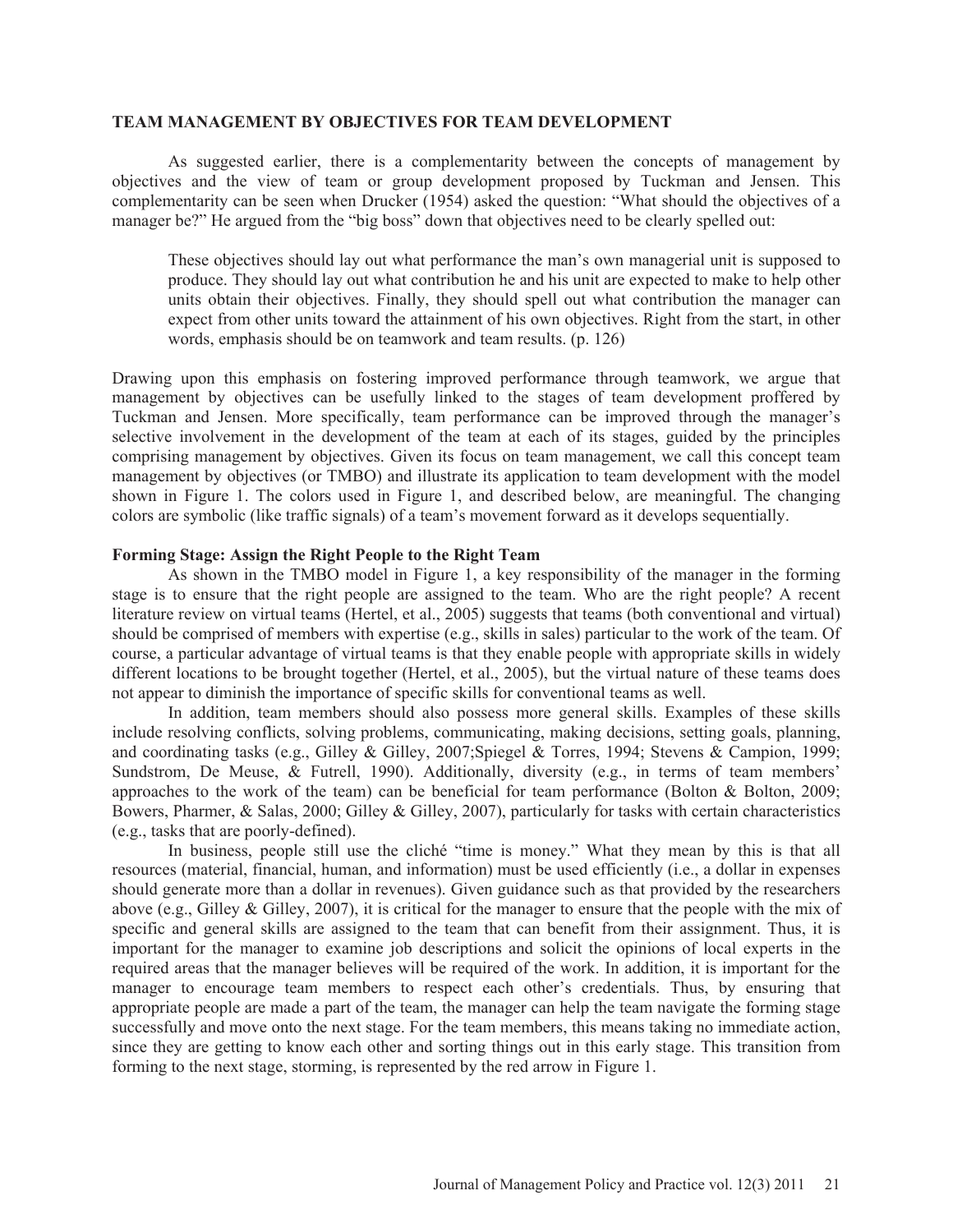

### **FIGURE 1 TEAM MANAGEMENT BY OBJECTIVES MODEL & THE FIVE DEVELOPMENTAL STAGES**

# **Storming Stage: Mitigate by Anticipating Unforeseen Events that Lead to Conflict**

At this stage, the manager can help the team to successfully pass through the storming stage by anticipating unforeseen events that can lead to conflict. As noted previously, seeds for these conflicts can take the form of differences in priorities, ideas, and ways of working (e.g., Tuckman & Jensen, 1977), which cannot necessarily all be adopted by the team. Events may occur that can cause conflict to arise (e.g., an event that calls a team member's beliefs into question). The manager must be watchful for such events, while being mindful that some conflict can be healthy. Indeed, the manager should also encourage the team to take a productive approach to differences (e.g., see the differences as strengths of the team), so as to help the conflict to be constructive (e.g., Gilley & Gilley, 2007). In Figure 1, the yellow arrow moving from the storming to the norming stage advises the team and its leader to move slowly and with caution. Conflicts are brewing and hostilities will arise, but this is also a time for having hope. Unproductive conflicts can be avoided and constructive conflict can be encouraged.

### **Norming Stage: Work with Team Members to Clarify Goals in Writing**

In the norming stage, the manager can foster the team's development by revisiting its initial goals. Team performance can be improved when the team has clear goals, as this goal characteristic makes it possible for the team members to focus their efforts (Anderson & West, 1998; Hackman, 2002).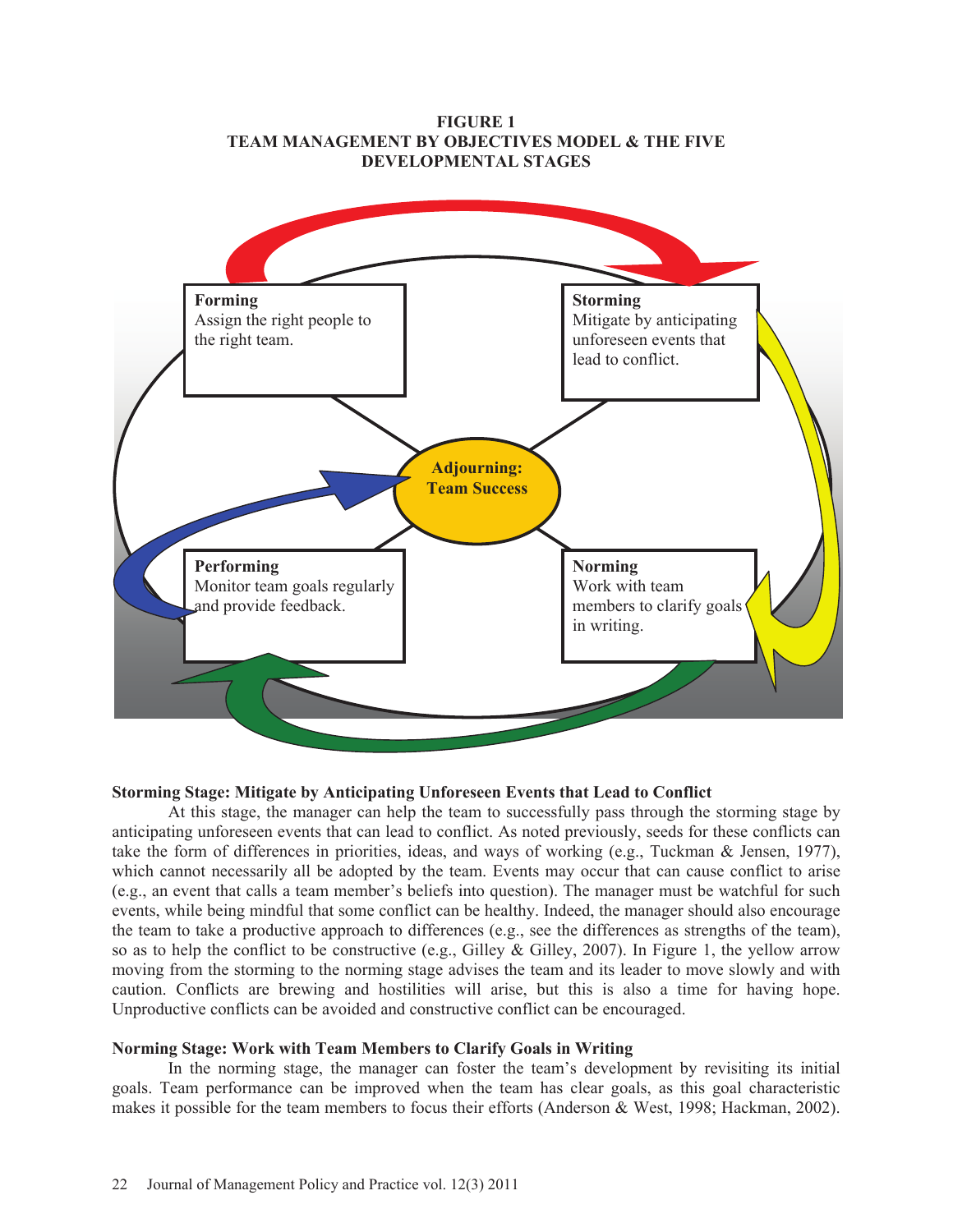Team performance can be enhanced with goals that are not only specific, but also challenging (e.g., Wegge, et al., 2009). As noted by Drucker, team members should participate in this process of clarifying the goals to enhance their commitment towards the goals (Drucker, 1954). Furthermore, participation in clarifying the goals can enhance cohesion of and identification with the group (e.g., Wegge, et al., 2009). Thus, at this stage, a key task of the manager is, together with the team members, to clearly define in writing the formal goals the team will pursue. In Figure 1, the green arrow marks the transition from the norming stage to the performing stage: routines have become normalized and the team's goals have been clearly set by the manager and team members.

### **Performing Stage: Monitor Team Goals Regularly and Provide Feedback**

In the performing stage, the manager can assure that the team performs effectively by monitoring the assigned objectives regularly and by providing feedback. In order for the team to be effective, feedback provided to team members should be concrete so that it can be acted upon, as well as being provided frequently and in a timely fashion (Hertel, et al., 2005). This feedback is important because it enables workers, and by extension, team members to engage in self-control (Drucker, 1954). Such selfcontrol is more effective in terms of ensuring objectives are met than control exercised over the worker by the manager (Drucker, 1954). These actions by manager and team members contribute to the team moving full speed ahead towards achieving its collective goals as a problem-solving unit that makes efficient use of the resources of its component members. The blue arrow indicates the transition that the team makes following this stage: to adjourning and success for the team.

#### **Adjourning Stage: Team Success**

In this final stage, the team that the manager has been directing and nurturing is finishing its work and dealing with the implications of the end. As noted previously, the team members can expect to experience both joy stemming from their success (indicated by the gold circle in Figure 1) as a team, and the pain stemming from the coming end to working together(Daft & Marcic, 2009). What remains at this point for the manager to do is to dissolve the team whose development he has shepherded. As this point, we turn our discussion to the limitations of the model we have presented here.

# **LIMITATIONS**

This paper has a number of limitations, but it also brings opportunities for further development in the future. First, as noted earlier, the model of group (team) development proposed by Tuckman (1965), and further developed by Tuckman and Jensen (1977), applies only to a subset of teams: those that develop sequentially. For teams that do not follow this development path, the guidance provided in this paper may be of lesser value. It could be an interesting and valuable next step to adapt management by objectives to more complex views of team development in the future. An additional limitation of this model is that it has not yet been subjected to empirical testing. A step we plan to take is to derive hypotheses from the model and test them in a future study. The results of this future study should offer further insights about team development and performance, based on the foundation we have established here.

# **IMPLICATIONS**

We now highlight a number of implications for academics and managers. We have shown that it is possible to develop a deeper understanding of an issue by appropriately linking two theoretical perspectives. In this case, we have linked management by objectives and Tuckman and Jensen's model of how teams develop. Based upon a search of multiple research databases (including Psychological and Communication Abstracts and Business Source Premier), it appears that no research has yet combined management by objectives with the stages of team development to develop propositions with implications for researchers and managers. With these complementary perspectives united, we have been able to derive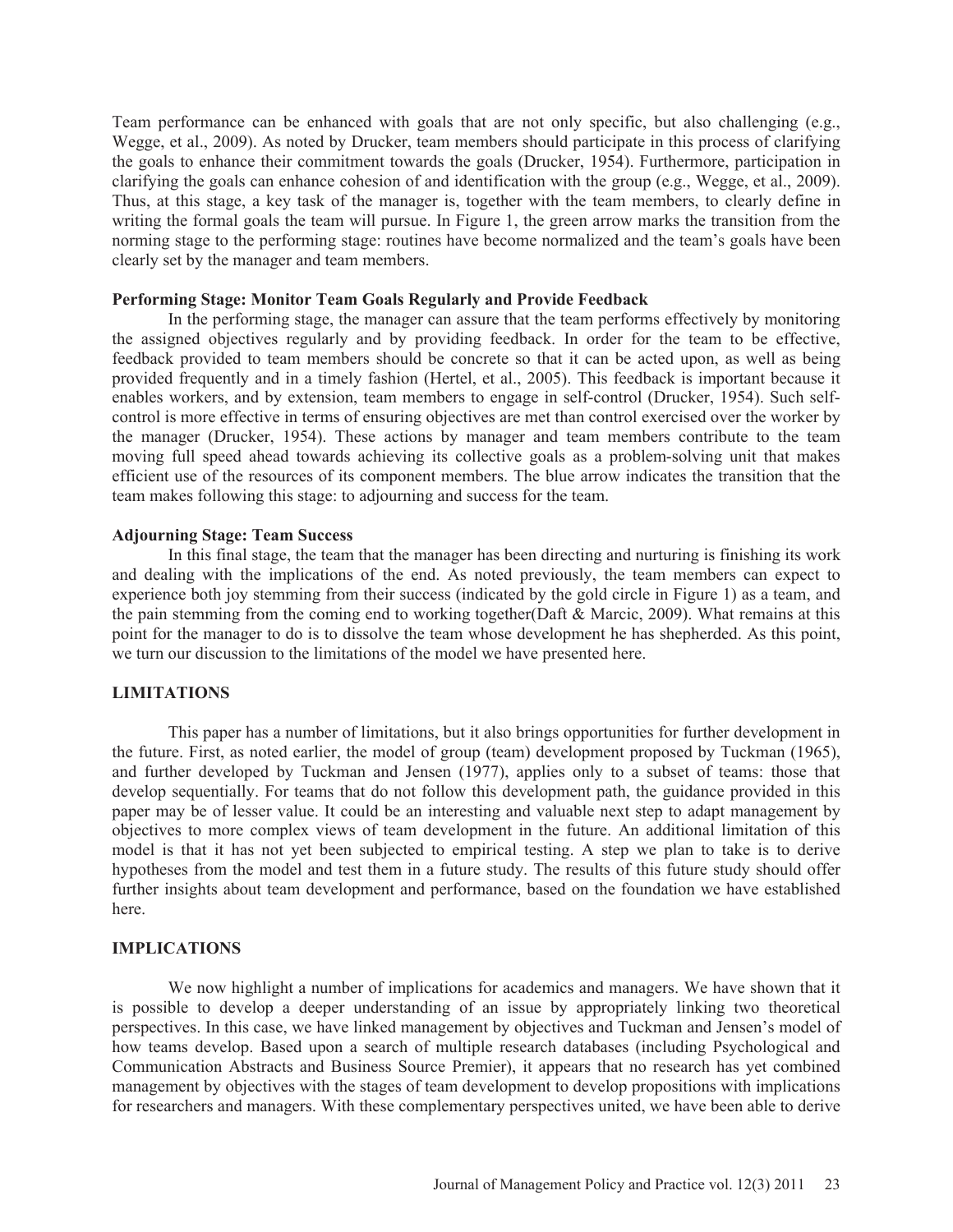a number of potentially-valuable propositions about team development seen from the perspective of management by objectives.

In so doing, we have laid the groundwork for future empirical research to test and, perhaps, build upon our model. These methods can include (but are certainly not strictly governed by) experimental 2x2 designs or 3x2 designs with control groups or, even by using linear multiple regression techniques to investigate the main effects. By imposing these TMBO standards on teams as they develop whilst controlling for threats to internal and external validity, researchers can confirm or disconfirm the strengths of the new model.

Our work also has value for managers, especially those leading or seeking to lead teams. First, our work reminds managers that while older concepts can be and are valuable by themselves; these perspectives can also be combined to provide additional insights about management topics. Second, we provide managers with guidance on how to enhance the performance of teams that they lead by intervening at each stage in the team's life. With the specific guidance that we have presented in the previous section, managers can approach team leadership with a potentially more effective method for encouraging team performance.

# **REFERENCES**

Anderson, N.R. & West, M.A. (1998). Measuring climate for work group innovation: Development and validation of the team climate inventory. *Journal of Organizational Behavior*, 19(3), 235-258.

Antoni, C. (2005). Management by objectives – an effective tool for teamwork? *International Journal of Human Resource Management*, 16(2), 174-184.

Bolton, R., & Bolton, D.G. (2009).*People Styles at Work: Making Bad Relationships Good and Good Relationships Better*. New York: AMACOM.

Bowers, C.A., Pharmer, J.A., & Salas, E. (2000). When member homogeneity is needed in work teams: A meta-analysis. *Small Group Research*, 31(3), 305-327.

Bonebright, D.A. (2010). 40 years of storming: A historical review of Tuckman's model of small group development. *Human Resource Development International*, 13(1), 111-120.

Chang, A., Bordia, P., & Duck, J. (2003). Punctuated equilibrium and linear progression: Toward a new understanding of group development. *Academy of Management Journal*, 46(1), 106-117.

Chang, A., Duck, J., & Bordia, P. (2006). Understanding the multidimensionality of group development. *Small Group Research*, 37(4), 327-350.

Connell, J., & Hannif, Z. (2009). Call centres, quality of work life and HRM practices: An inhouse/outsourced comparison. *Employee Relations*, 31(4), 363-381.

Daft, R.L., & Marcic, D. (2009). *Understanding Management*. Mason, OH: South-Western Cengage Learning.

Drucker, P.F. (1954). *The Practice of Management*. New York: Harper & Row.

Gersick, C.J. (1988). Time and transition in work teams: Toward a new model of group development. *Academy of Management Journal*, 31(1), 9-14.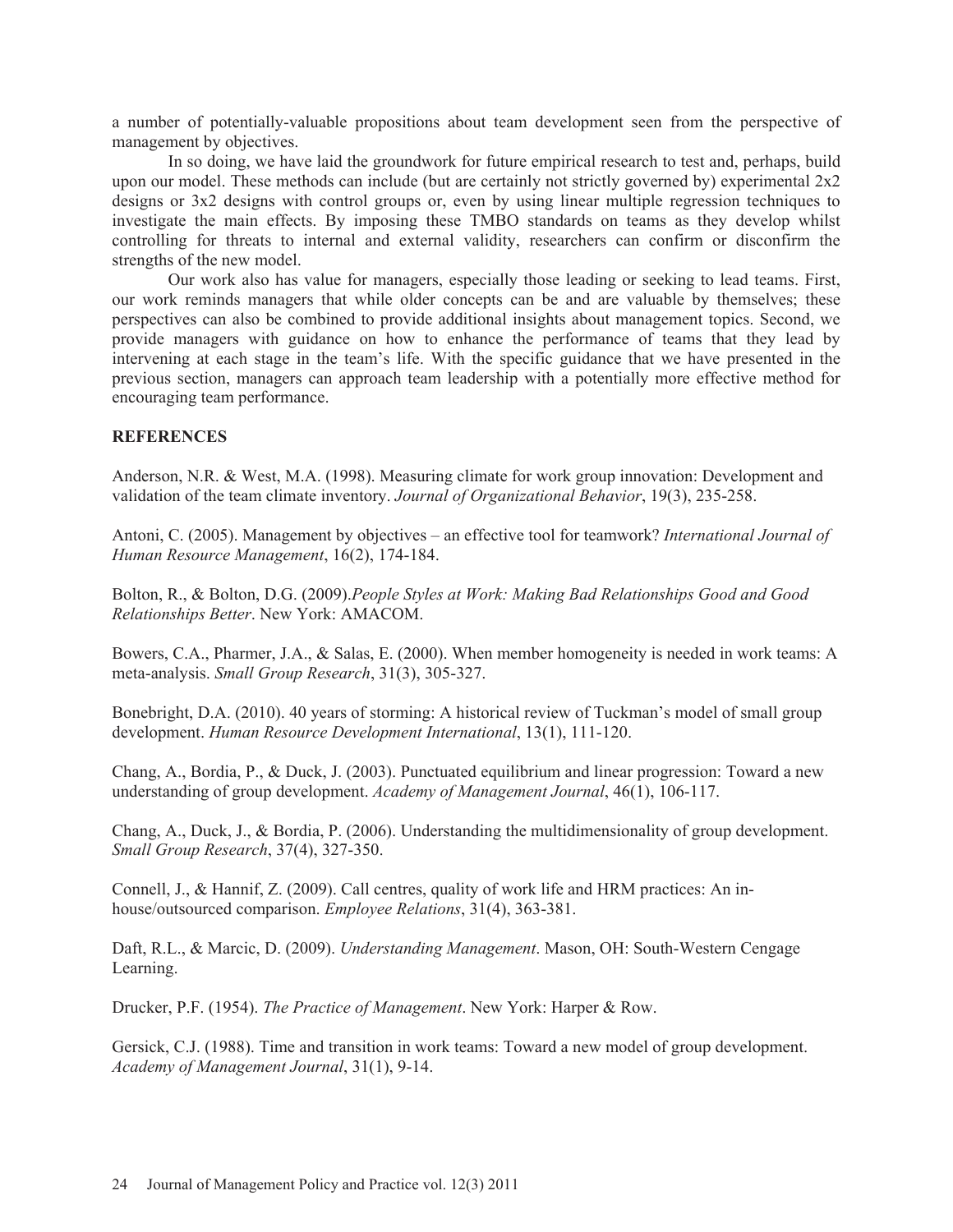Gibson, J.W., & Tesone, D.V. (2001). Management fads: Emergence, evolution, and implications for managers. *Academy of Management Executive*, 15(4), 122-133.

Gilley, A., & Kerno, S.J. (2010). Groups, teams, and communities of practice: A comparison. *Advances in Developing Human Resources*, 12(1), 46-60.

Gilley, J.W., & Gilley, A. (2007). *Manager as Coach*. Westport, CT: Praeger Publishers.

Hackman, J.R. (2002). *Leading Teams: Setting the Stage for Great Performances*. Boston, MA: Harvard Business School Publishing.

Hertel, G., Geister, S., & Konradt, U. (2005). Managing virtual teams: A review of current empirical research. *Human Resource Management Review*, 15(1), 69-95.

Hills, H. (2007). *Team-Based Learning*. Burlington, VT: Gower.

Hingst. R., & Lowe, K. (2008). Taylorism, targets, technology and teams – compatible concepts? evidence from a US call centre. *International Review of Business Research Papers*, 4(5), 157-165.

Ito, J.K., & Brotheridge, C.M. (2008). Do teams grow up one stage at a time? Exploring the complexity of group development models. *Team Performance Management*, 14(5/6), 214-232.

Kluger, A.N., & DeNisi, A. (1996). Evaluation of feedback intervention on performance: A historical review, a meta-analysis, and a preliminary feedback intervention theory. *Psychological Bulletin*, 119(2), 254-284.

Kozlowski, S.W.J., & Bell, B.S. (2003). Work groups and teams in organizations. In Borman, W.C., Ilgen, D.R., & Klimoski, R.J. (Eds.)*Handbook of Psychology: Industrial and organizational psychology*, (Vol. 12, pp. 333-375). New York: Wiley.

Kuipers, B.S., & Stoker, J.I. (2009). Development and performance of self-managing work teams: A theoretical and empirical examination. *The International Journal of Human Resource Management*, 20(2), 399-419.

Largent, D.L., & Lüer, C. (2010). You mean we have to work together!?! A study of the formation and interaction of programming teams in a college course setting. *Proceedings of the Sixth International Workshop on Computing Education Research*, 10, 41-50.

Lau, R.S.M., & May, B.E. (1998).A win-win paradigm for quality of work life and business performance. *Human Resource Development Quarterly*, 9(3), 211-226.

Martin, A., & Bal. V. (2006). The state of teams. Retrieved November 3, 2010, from http://www.ccl.org/leadership/pdf/research/StateOfTeams.pdf

Miller, D.L. (2003). The stages of group development: A retrospective study of dynamic team processes. *Canadian Journal of Administrative Sciences*, 20(2), 121-134.

Quigley, C. (1979).*The Evolution of Civilization: An Introduction to Historical Analysis*. Indianapolis, IN: Liberty Press.